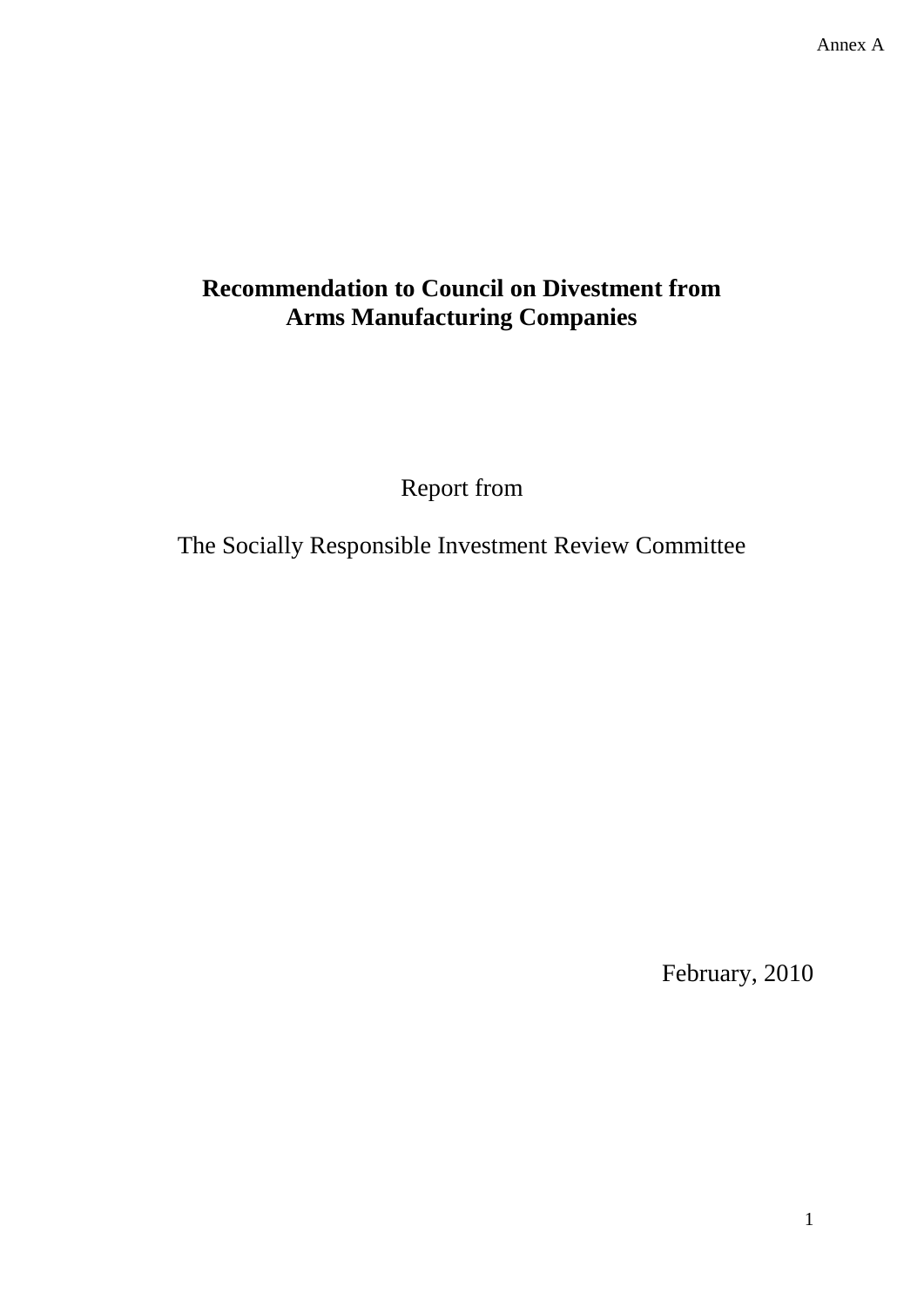# **Introduction**

The Socially Responsible Investment Review Committee (SRIRC) was charged by Council to examine the issue of University investment in companies engaging in arms manufacturing. SRIRC held its first meeting on  $26<sup>th</sup>$  May, 2009 and now meets regularly on Thursdays in weeks 3 and 7 of each term. The minutes of these meetings are made public and may be found at [www.admin.ox.ac.uk/councilsec/srirc/.](http://www.admin.ox.ac.uk/councilsec/srirc/)

## **Our Process**

The focus of our examination of this issue was on the question of whether the University should cease investing in companies engaging in arms manufacturing. In line with the University Policy on Socially Responsible Investment, (see [www.admin.ox.ac.uk/councilsec/srirc/\)](http://www.admin.ox.ac.uk/councilsec/srirc/) the Committee wrote to the Chairman of the University Investment Committee seeking the views of that committee on the efficacy and financial consequences of the University ceasing to invest in arms manufacturing companies. The Investment Committee, which is responsible for the Capital Fund and the Oxford Endowment Fund, responded as follows. Direct exposure to arms manufacturers within the Oxford Funds is minimal. Any ban within directly invested portfolios could be effected with little financial impact. This is essentially because the investment strategy does not involve direct investment in particular companies but, rather, involves investment in pooled vehicles. The Investment Committee concludes that a ban on investment in arms manufacturers within pooled vehicles would be difficult to effect, and if effected, could have severe indirect financial consequences.

In the light of this fact, and given the legal obligations of all charitable bodies within which the terms of the University's Policy on Socially Responsible Investment are set, banning investment in arms manufacturing companies can only be undertaken if the activities of the companies are, on ethical grounds, inconsistent with the education and/or research objectives of the University. This, then, is the fundamental question facing SRIRC.

To help us address this question, we had the views of The Oxford Divestment Team set out in their document "Investing in Arms: A Report"  $(21<sup>st</sup>$  May, 2009). We reviewed the policies of others, notably the Calvert Group and the Norwegian Government Pension Fund. We also had presentations on socially responsible investment from Helen Wildsmith, Head of Ethical and Responsible Investment, CCLA and from Danyelle Guyatt of Mercer's Global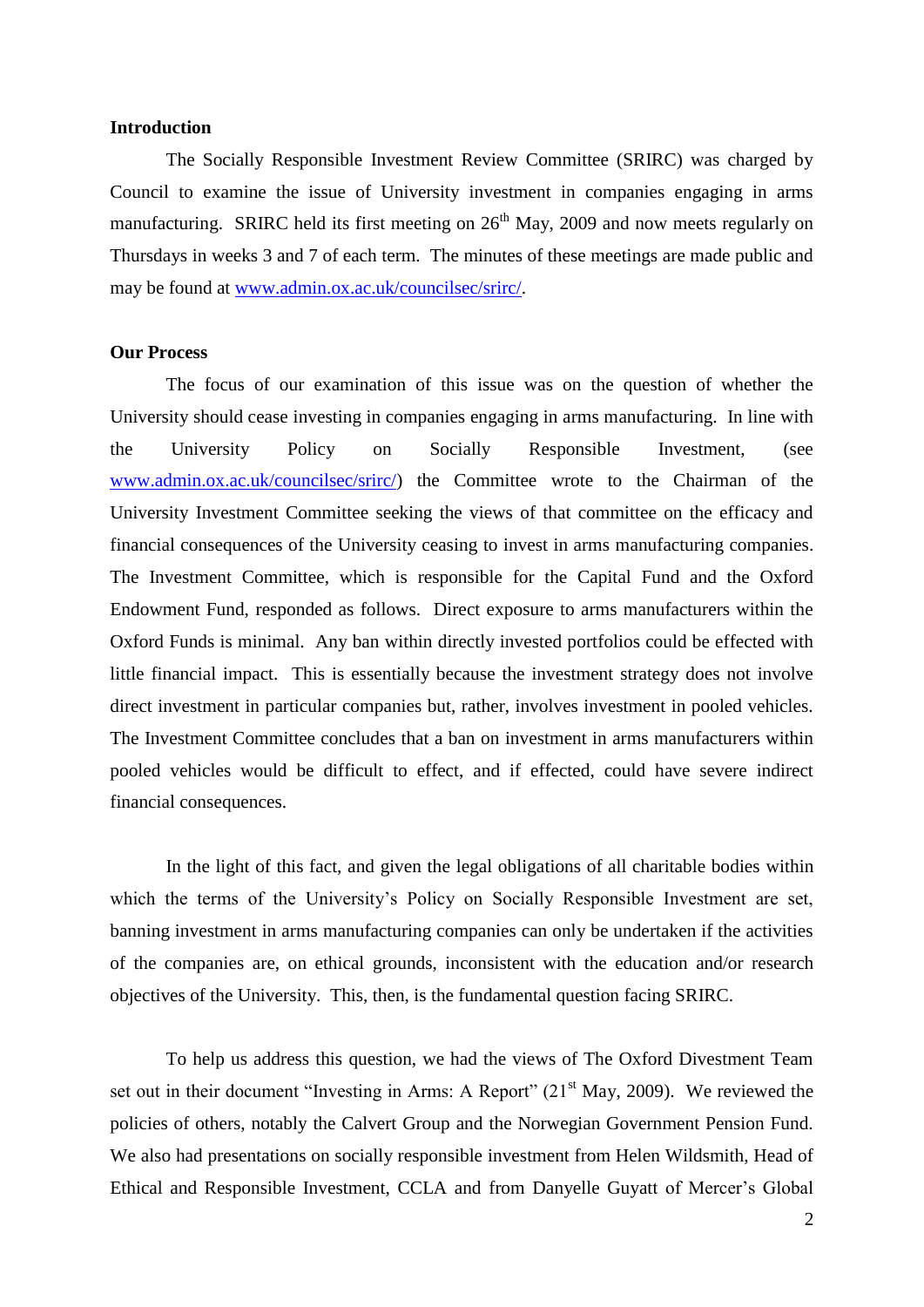Responsible Investment Business Unit. Finally, we had access to the Guidelines of the University Committee to Review Donations.

# **Our Arguments**

In order to understand our recommendations, we would make the following points. First, we were not persuaded by the argument that investment in arms manufacturers should be banned because individuals, groups or governments use arms for bad purposes. Arms are also used by individuals, groups or governments to defend themselves against those who use arms for bad purposes. Second, some existing University research is undertaken in cooperation with some companies which manufacture arms. In the light of this behaviour, it is hard to argue that investing in such companies is inconsistent with the current research objectives of the University. Third, in the light of the wide variety of views within the University on the ethics of this matter, we felt that the only option was to fall back on the broad issue of legality. That is, the University should not invest in arms manufacturing companies which are behaving illegally in the broadest sense of the word.

#### **Our Recommendations**

Our basic recommendation is that the University of Oxford should not invest, directly or indirectly, in companies that manufacture weapons or munitions which are prohibited under Arms Control Treaties to which the UK is a signatory ( a full list may be found on [www.reachingcriticalwill.org/legal/treaties.html\)](http://www.reachingcriticalwill.org/legal/treaties.html). The relevant Arms Control Treaties for our purposes are the following:

## **Biological Weapons Convention (1975)**

Forbids the development, production, stockpiling and use of biological weapons.

#### **Chemical Weapons Convention (1993)**

Forbids the development, production, stockpiling and use of chemical weapons.

## **Convention on Certain Conventional Weapons (1983)**

Prohibits use of fragment weapons which cannot be detected inside the body, of blinding laser weapons and of non-detectable anti-personnel mines.

#### **Ottawa Treaty (Mine Ban Treaty) (1997)**

Prohibits anti-personnel mines (not signed by China, Russia or U.S. among others).